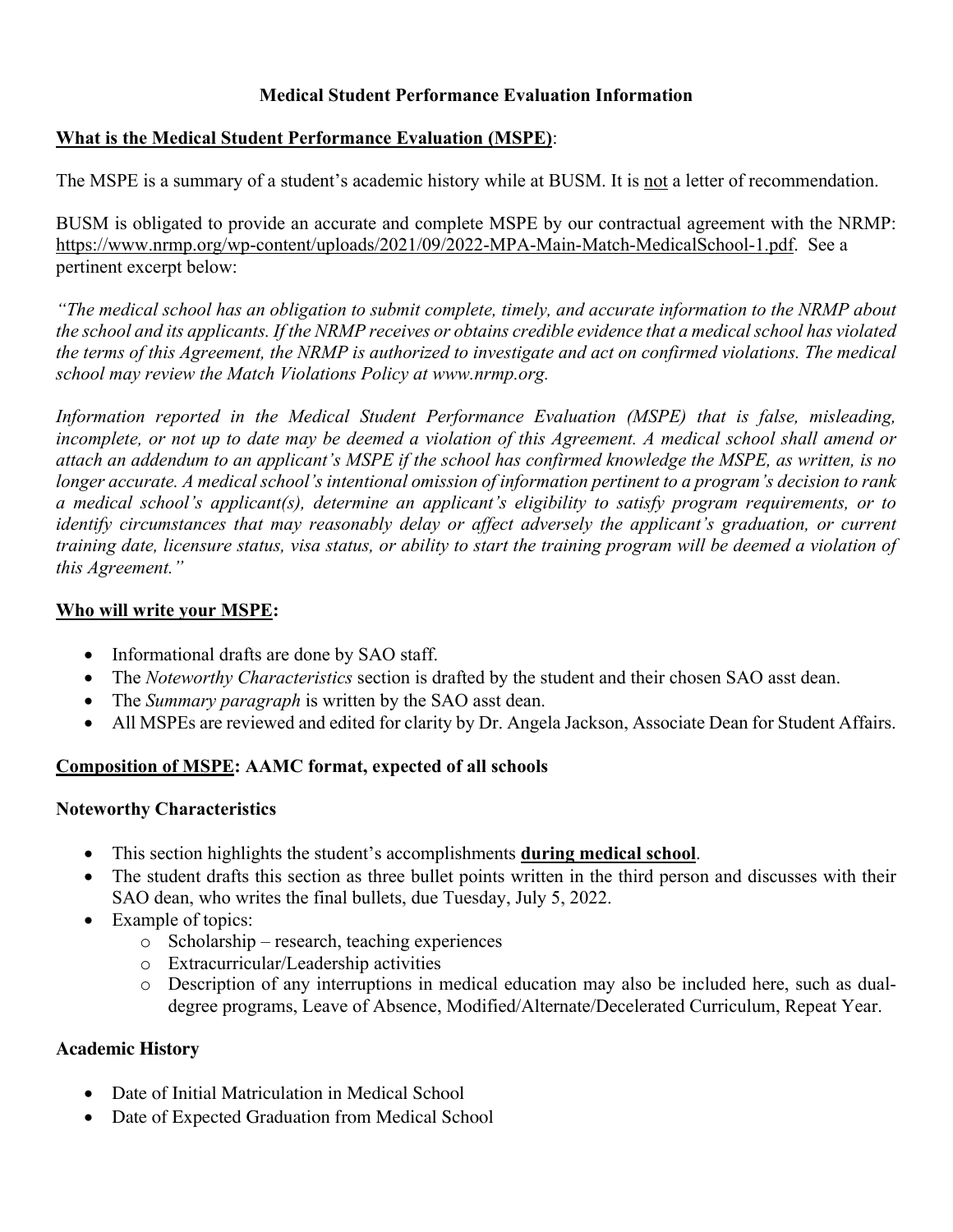- Explain any extensions, leave(s),  $gap(s)$ , or break(s) in the student's educational program
- Information about the student's prior, current, or expected enrollment in and the month and year of the student's expected graduation from dual, joint or combined degree programs.
- Was the student required to repeat any coursework during their medical education? If yes, please explain.
- Was the student the recipient of any adverse action(s) by the medical school or its parent institution?
	- o At BUSM, we define "adverse action" as a behavior or pattern of behavior that has resulted in a student appearing before the Disciplinary Committee, or before the SEPC that has resulted in findings and disciplinary action.

### **Professionalism Concerns Section:**

BUSM defines "professionalism concerns" for inclusion in this section of the MSPE as a behavior or pattern of behavior that has resulted in the student being brought before a formal committee, SEPC or Disciplinary, to address this behavior. Clerkship narratives may include mention of lapses in professional behavior, in a process separate from this section, and determined by the clerkship director.

## **Academic Progress**

Third & Fourth Year Evaluation Narratives and Grades

- The clerkship narratives are limited to the official narrative submitted by the Clerkship/Rotation Director. If a student has concerns about any comments in a clerkship evaluation, they must discuss it with the Clerkship/Rotation Director.
- Comments noted in the "not for inclusion in the MSPE" section may be included in the MSPE if representing a persistent, unresolved concern (see NRMP policy above).
- Requests for revision of clerkship evaluation narratives follow the same procedure and timeline as grade reconsiderations.
- A student's MSPE Dean cannot make changes to the content of student evaluations other than correcting typos, repeated sentences, etc.
- All completed evaluations received by the first week in September will be included in the MSPE. The SAO works very hard to include all especially relevant evaluations such as sub-internships and specialty electives.

#### **Summary**

- The summary section includes a brief overview statement drafted by the SAO dean writing the MSPE, highlighting characteristics reflected in evaluations and an explanation of any special circumstances, if indicated.
- One of 5 descriptors is used at the end of the summary paragraph Exceptional, Outstanding, Excellent, Very Good and Good. These descriptors are defined a priori, and are based on academic record and grades through the third year. For fairness and consistency, 4th year grades are not considered, nor are USMLE Step scores

## **Reviewing the MSPE:**

- Students will have the opportunity to review their MSPE for content and accuracy prior to the release day. Students are emailed when their MSPE is ready for review. Reviews are completed electronically.
- Edits should focus on accuracy of information, not on narrative flow or style.